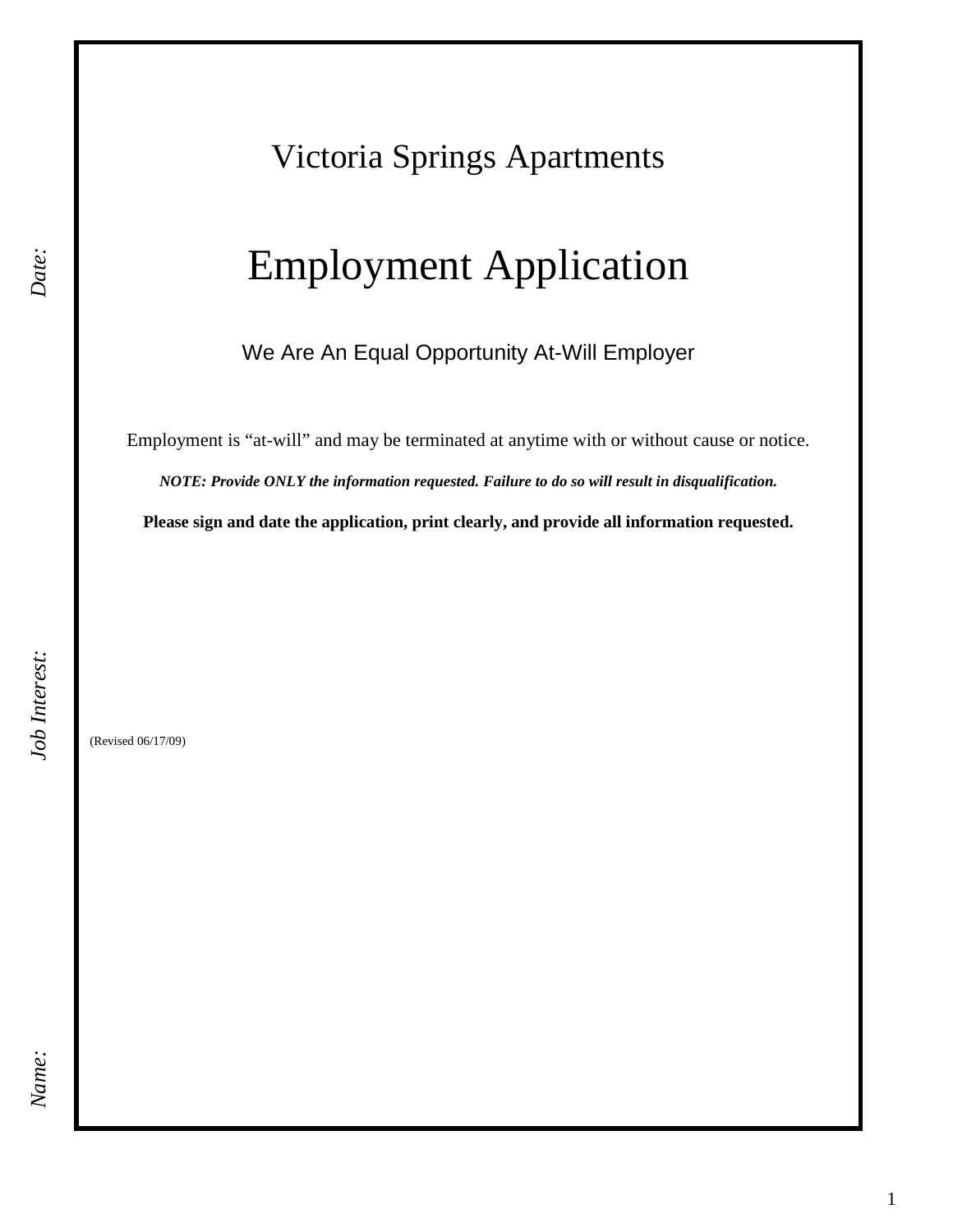|                                                                                                                                            | Name (First, Middle, Last)                                                                                                                                                                                                                                          |           |                                                              |                          | Telephone Number                                                                                       |  |  |  |
|--------------------------------------------------------------------------------------------------------------------------------------------|---------------------------------------------------------------------------------------------------------------------------------------------------------------------------------------------------------------------------------------------------------------------|-----------|--------------------------------------------------------------|--------------------------|--------------------------------------------------------------------------------------------------------|--|--|--|
|                                                                                                                                            |                                                                                                                                                                                                                                                                     |           |                                                              |                          |                                                                                                        |  |  |  |
|                                                                                                                                            | How long have you lived there?<br>Present Address:<br>years)                                                                                                                                                                                                        |           |                                                              |                          |                                                                                                        |  |  |  |
|                                                                                                                                            |                                                                                                                                                                                                                                                                     |           |                                                              |                          |                                                                                                        |  |  |  |
|                                                                                                                                            | Number & Street                                                                                                                                                                                                                                                     |           | City                                                         | <b>State</b>             | Zip Code                                                                                               |  |  |  |
| General                                                                                                                                    | Previous Address: How long have you lived there?                                                                                                                                                                                                                    |           | years)                                                       |                          |                                                                                                        |  |  |  |
|                                                                                                                                            |                                                                                                                                                                                                                                                                     |           |                                                              |                          |                                                                                                        |  |  |  |
|                                                                                                                                            | Number & Street                                                                                                                                                                                                                                                     |           | City                                                         | <b>State</b>             | Zip Code                                                                                               |  |  |  |
|                                                                                                                                            | Were You Ever Employed By Us?<br>Yes $\bigcirc$ No                                                                                                                                                                                                                  |           | If Yes, Please Provide Dates Employed and Positions Held.    |                          |                                                                                                        |  |  |  |
|                                                                                                                                            |                                                                                                                                                                                                                                                                     |           |                                                              |                          |                                                                                                        |  |  |  |
|                                                                                                                                            | Are you at least 18 years of age? $\bigcirc$ Yes $\bigcirc$ No                                                                                                                                                                                                      |           | Are you legally authorized to work in the USA?               |                          | $Yes$ No $\bigcirc$                                                                                    |  |  |  |
|                                                                                                                                            | If not, do you have a valid work permit? Yes $\bigcirc$ No $\bigcirc$ If so, please provide a copy of the work permit.                                                                                                                                              |           |                                                              |                          |                                                                                                        |  |  |  |
|                                                                                                                                            | Position or Type of Work Desired                                                                                                                                                                                                                                    |           |                                                              |                          |                                                                                                        |  |  |  |
|                                                                                                                                            |                                                                                                                                                                                                                                                                     |           |                                                              |                          |                                                                                                        |  |  |  |
|                                                                                                                                            | First Choice:<br>Work Schedule Desired                                                                                                                                                                                                                              |           | Second Choice:<br>Date Available to Begin Work               | Wage or Salary Desired?  | Are you willing to                                                                                     |  |  |  |
|                                                                                                                                            | ₹Full<br>$\bigcap$ Part                                                                                                                                                                                                                                             | Temporary |                                                              |                          | Relocate?                                                                                              |  |  |  |
| <b>Job Interest</b>                                                                                                                        | $\mathbf{O}_{\text{Time}}$<br>Time                                                                                                                                                                                                                                  |           |                                                              |                          | $\bigcirc$ Yes<br>$\bigcirc$ No                                                                        |  |  |  |
|                                                                                                                                            | Are You Willing to Travel?                                                                                                                                                                                                                                          |           | Are You Willing to Work Extra Hours, Weekends, and Evenings? |                          |                                                                                                        |  |  |  |
|                                                                                                                                            | $\mathbb{O}_{\mathop{\mathrm{Yes}}\nolimits}$<br>N <sub>0</sub>                                                                                                                                                                                                     |           | $\bf{O}$ $_{\rm Yes}$                                        | $\mathbf{O}_{\text{No}}$ |                                                                                                        |  |  |  |
|                                                                                                                                            |                                                                                                                                                                                                                                                                     |           |                                                              |                          |                                                                                                        |  |  |  |
|                                                                                                                                            | Have you ever been convicted of a crime? This includes a pled guilty or no contest, contest which resulted in a criminal conviction.                                                                                                                                |           |                                                              |                          | Provide ONLY the information requested on this form. Failure to do so will result in disqualification. |  |  |  |
|                                                                                                                                            | [Please exclude misdemeanor convictions for marijuana related offenses more than two years old; convictions that have been                                                                                                                                          |           |                                                              |                          |                                                                                                        |  |  |  |
|                                                                                                                                            | sealed, expunged, or legally eradicated; and/or misdemeanor convictions for which probation was successfully completed or                                                                                                                                           |           |                                                              |                          |                                                                                                        |  |  |  |
|                                                                                                                                            | otherwise discharged or dismissed.] $\bigcirc$ Yes $\bigcirc$ No. If Yes, please describe each:                                                                                                                                                                     |           |                                                              |                          |                                                                                                        |  |  |  |
|                                                                                                                                            | If yes, please describe the nature of the crime(s), the date and place of the conviction(s), and the legal disposition(s) of the                                                                                                                                    |           |                                                              |                          |                                                                                                        |  |  |  |
|                                                                                                                                            | case(s):                                                                                                                                                                                                                                                            |           |                                                              |                          |                                                                                                        |  |  |  |
| Personal<br>position applied for by the applicant.]                                                                                        |                                                                                                                                                                                                                                                                     |           |                                                              |                          |                                                                                                        |  |  |  |
|                                                                                                                                            |                                                                                                                                                                                                                                                                     |           |                                                              |                          |                                                                                                        |  |  |  |
|                                                                                                                                            | W-2 / W-4 The IRS requires employers to report employee wages, including the employee's name, address, and social security number.                                                                                                                                  |           |                                                              |                          |                                                                                                        |  |  |  |
| Employees will be required to complete a W-4. Failure and/or refusal to comply with this requirement may render an employee ineligible for |                                                                                                                                                                                                                                                                     |           |                                                              |                          |                                                                                                        |  |  |  |
|                                                                                                                                            | [We will not deny employment to any applicant solely because the person has been convicted of a crime. We may consider such<br>factors as the nature, date, and circumstances of the conviction, as well as whether the conviction is relevant to the duties of the |           |                                                              |                          |                                                                                                        |  |  |  |
|                                                                                                                                            | employment and result in discharge from employment.                                                                                                                                                                                                                 |           |                                                              |                          |                                                                                                        |  |  |  |

Have you ever used another name?  $\bigcirc$ Yes  $\bigcirc$ No

Can you perform the basic functions of the position for which you are applying with or without reasonable accommodation?  $\bigcirc$  S  $\bigcirc$  No

 $\overline{ }$ 

| Do you have adequate transportation to and from work? $\mathbb{Q}$ Yes $\mathbb{Q}$ No    |  |
|-------------------------------------------------------------------------------------------|--|
| You will be required to complete an authorization form for conducting a background check. |  |

|                                                                             | Name & Location     |  | Dates Attended | $\circ$<br>Graduated<br>Yes / No | $\circ$<br>Grade | Major Field<br><b>Of</b><br>Study | Minor Field<br><b>Of</b><br>Study | Scholastic<br>Standing<br>or GPA |
|-----------------------------------------------------------------------------|---------------------|--|----------------|----------------------------------|------------------|-----------------------------------|-----------------------------------|----------------------------------|
| Education                                                                   | High<br>School      |  |                |                                  |                  |                                   |                                   |                                  |
|                                                                             | College             |  |                |                                  |                  |                                   |                                   |                                  |
|                                                                             | University          |  |                |                                  |                  |                                   |                                   |                                  |
|                                                                             | Business,           |  |                |                                  |                  |                                   |                                   |                                  |
|                                                                             | Technical,<br>Other |  |                |                                  |                  |                                   |                                   |                                  |
|                                                                             |                     |  |                |                                  |                  |                                   |                                   |                                  |
| Scholastic Honors, Scholarships, Assistantships, Awards, Publications, etc. |                     |  |                |                                  |                  |                                   |                                   |                                  |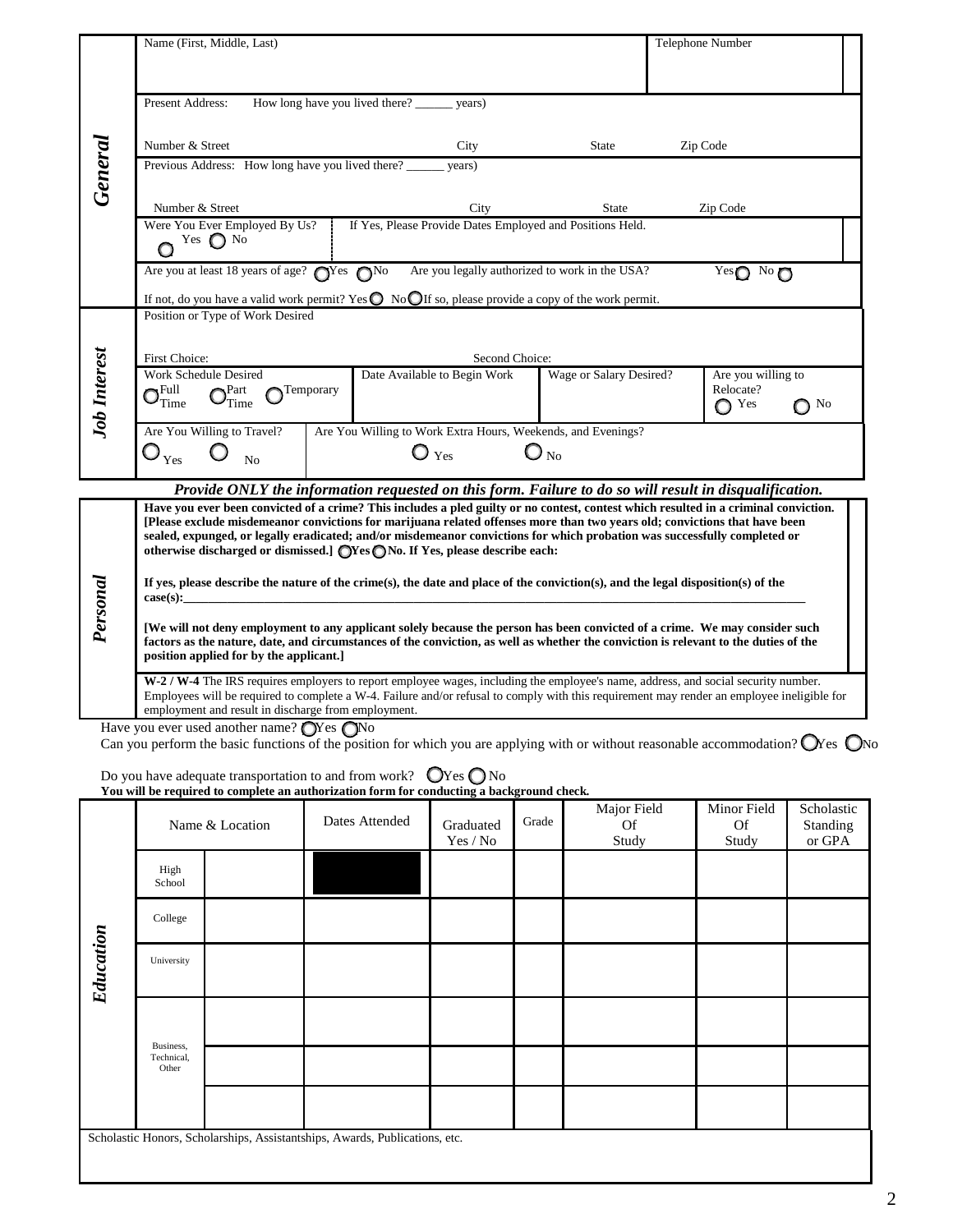#### Employment History

**Employment History** *Employment History*

Please list all of your previous employers in the last ten years, with the most recent employer first. (Use additional forms if needed) You must provide this information even if your resume has been submitted. Please provide all information requested, and attach additional pages if necessary. IMPORTANT: You must indicate the reasons for leaving your previous employers.

| Company Name (Current or last employer)                                  |                    | Address       |                    |                                                   |  |  |
|--------------------------------------------------------------------------|--------------------|---------------|--------------------|---------------------------------------------------|--|--|
| Dates Employed (Mo./Yr.)<br>To<br>From                                   | Your Job Title     | Wage / Salary | Reason for Leaving |                                                   |  |  |
| Supervisor's Name                                                        | Supervisor's Title |               | Telephone          | May We Contact?<br>$\bigcirc$ Yes<br>$\bigcap$ No |  |  |
| Brief Description of Your Work and Responsibilities                      |                    |               |                    |                                                   |  |  |
| Company Name                                                             |                    | Address       |                    |                                                   |  |  |
| Dates Employed (Mo./Yr.)<br>From<br>To                                   | Your Job Title     | Wage / Salary | Reason for Leaving |                                                   |  |  |
|                                                                          |                    |               | Telephone          | May We Contact?                                   |  |  |
| Supervisor's Name<br>Brief Description of Your Work and Responsibilities | Supervisor's Title |               |                    | $\bigcirc$ Yes<br>$\bigcirc$ No                   |  |  |
| Company Name                                                             |                    | Address       |                    |                                                   |  |  |
| Dates Employed (Mo./Yr.)<br>From<br>To                                   | Your Job Title     | Wage / Salary | Reason for Leaving |                                                   |  |  |
| Supervisor's Name                                                        | Supervisor's Title |               | Telephone          | May we Contact?<br>$\bigcirc$ Yes $\bigcirc$ No   |  |  |
| Brief Description of Your Work and Responsibilities                      |                    |               |                    |                                                   |  |  |
| Company Name                                                             |                    | Address       |                    |                                                   |  |  |
| Dates Employed (Mo./Yr.)<br>To<br>From                                   | Your Job Title     | Wage / Salary | Reason for Leaving |                                                   |  |  |

3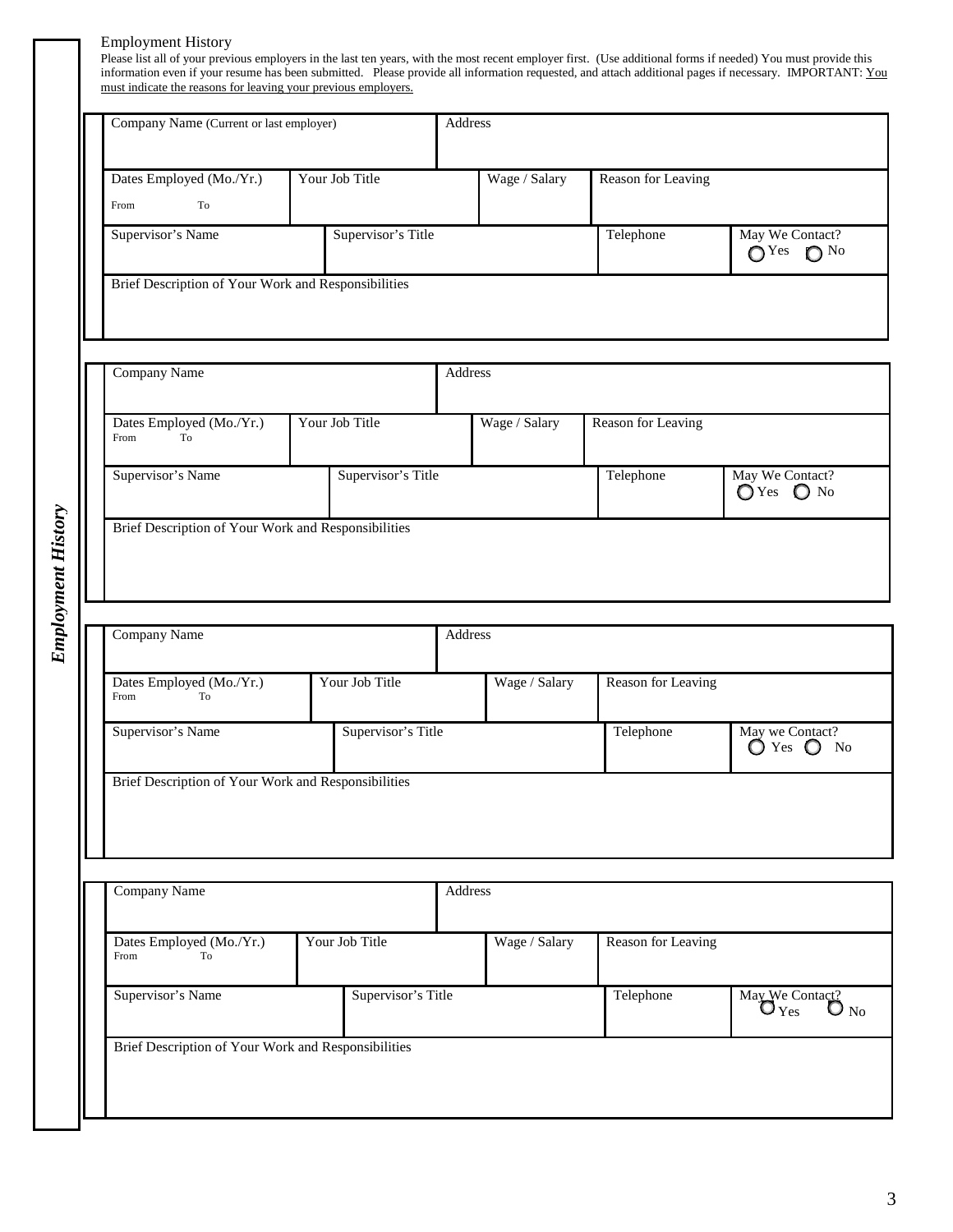## Have you ever been terminated or asked to resign from any job? $\bigcirc$  Yes  $\bigcirc$  No If Yes, please explain:

\_\_\_\_\_\_\_\_\_\_\_\_\_\_\_\_\_\_\_\_\_\_\_\_\_\_\_\_\_\_\_\_\_\_\_\_\_\_\_\_\_\_\_\_\_\_\_\_\_\_\_\_\_\_\_\_\_\_\_\_\_\_\_\_\_\_\_\_\_\_\_\_\_\_\_\_\_\_\_\_\_\_\_\_\_\_\_\_\_\_\_\_\_ \_\_\_\_\_\_\_\_\_\_\_\_\_\_\_\_\_\_\_\_\_\_\_\_\_\_\_\_\_\_\_\_\_\_\_\_\_\_\_\_\_\_\_\_\_\_\_\_\_\_\_\_\_\_\_\_\_\_\_\_\_\_\_\_\_\_\_\_\_\_\_\_\_\_\_\_\_\_

|                       | Indicate any special training and qualifications relevant to the position for which you are applying: |                         | Professional Registrations |  |
|-----------------------|-------------------------------------------------------------------------------------------------------|-------------------------|----------------------------|--|
|                       |                                                                                                       |                         |                            |  |
|                       |                                                                                                       |                         |                            |  |
| <b>Special Skills</b> |                                                                                                       |                         |                            |  |
|                       | O Math Skills O Calculator O Dictation O Data Entry O Shorthand OPC O Other                           |                         |                            |  |
|                       |                                                                                                       |                         |                            |  |
|                       |                                                                                                       |                         |                            |  |
|                       | List foreign language only if the employer has checked this box. $\lceil \ \rceil$                    |                         |                            |  |
|                       |                                                                                                       |                         |                            |  |
|                       | List Organizations of Which You Are a Current or Former Member                                        |                         |                            |  |
|                       | (Do Not List Membership in Religious, Ethnic, Political, or Foreign Organizations)                    |                         |                            |  |
|                       | High School & College Activities (Include, if Applicable, Office or Position Held)                    |                         |                            |  |
|                       |                                                                                                       |                         |                            |  |
|                       |                                                                                                       |                         |                            |  |
| Activities            | Professional & Technical Organizations (Include, if Applicable, Office or Position Held)              |                         |                            |  |
|                       |                                                                                                       |                         |                            |  |
|                       |                                                                                                       |                         |                            |  |
|                       | Civic & Recreational Activities                                                                       |                         |                            |  |
|                       |                                                                                                       |                         |                            |  |
|                       |                                                                                                       |                         |                            |  |
|                       | Please List Three Personal References (not previous employers or relatives) Whom We May Contact       |                         |                            |  |
|                       | Name                                                                                                  | <b>Telephone Number</b> |                            |  |
|                       |                                                                                                       |                         |                            |  |
|                       | Address                                                                                               | State and Zip           |                            |  |
|                       |                                                                                                       |                         |                            |  |
| References            | Name                                                                                                  | Telephone Number        |                            |  |
|                       |                                                                                                       |                         |                            |  |
|                       | Address                                                                                               | State and Zip           |                            |  |
|                       |                                                                                                       | Telephone Number        |                            |  |
|                       | Name                                                                                                  |                         |                            |  |
|                       | Address                                                                                               | State and Zip           |                            |  |
|                       |                                                                                                       |                         |                            |  |
|                       |                                                                                                       |                         |                            |  |

#### **Periods of Unemployment**

**Please identify and explain all significant periods of unemployment (more than 90 days) for the past ten years. [You may exclude any information which would reveal any protected class status.] Attach additional pages if necessary.** 

| From: | To: | <b>Reason for Unemployment</b> |
|-------|-----|--------------------------------|
|       |     |                                |
|       |     |                                |
|       |     |                                |
|       |     |                                |
|       |     |                                |